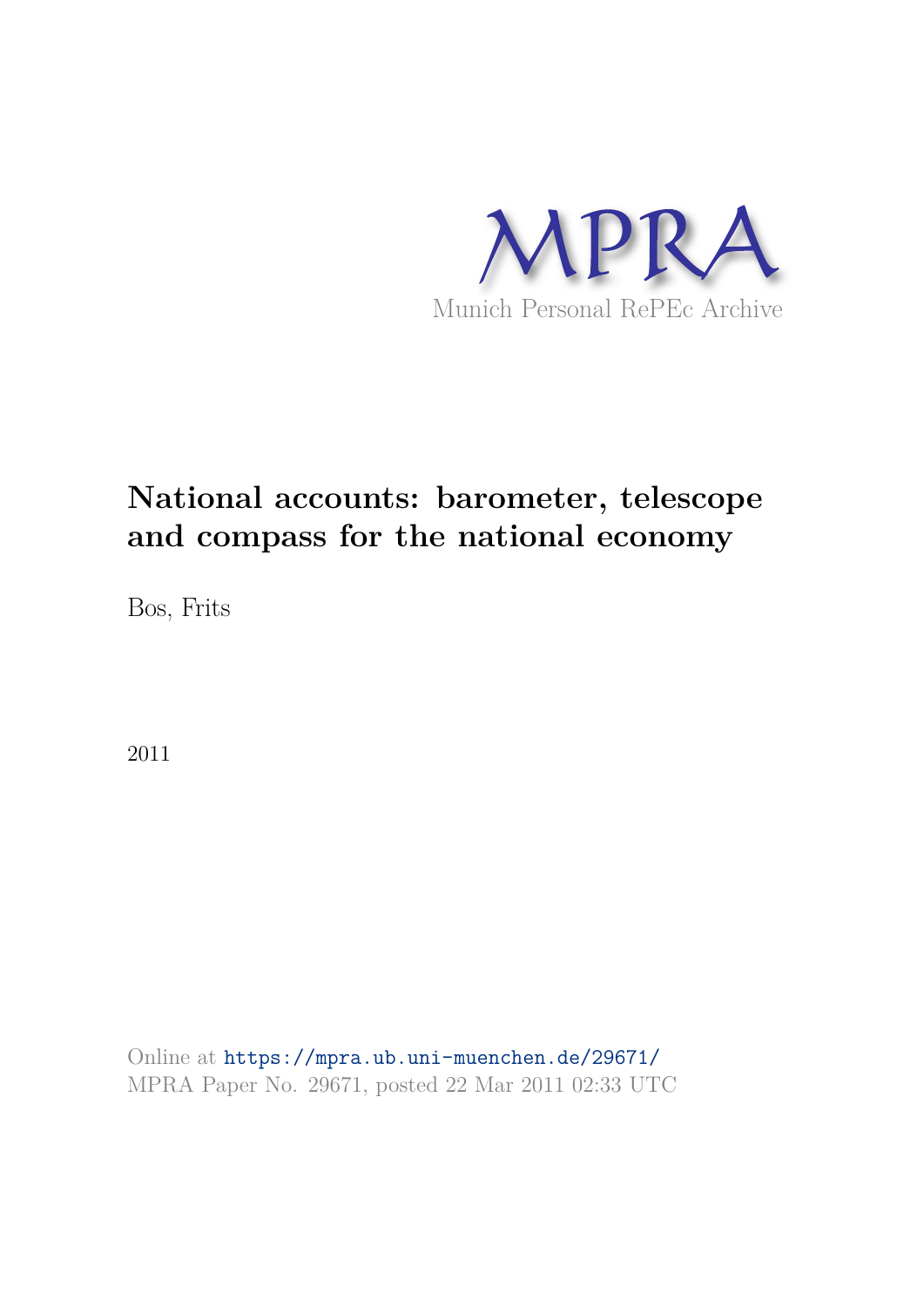# **Fifty major contributions of social science to society**

## **National accounts: barometer, telescope and compass of the national economy**

During the past 50 years, Dutch Gross Domestic Product (GDP) per capita increased fourfold. It is now seven times as large as that in China or Bhutan, 20 percent less than the USA and half of Luxembourg and Qatar. Such statements can now easily be made and have become quite common. They are also indispensable for understanding economic growth. However, hardly anyone is aware of all the thinking and calculations underlying such national accounts statistics; their availability is taken for granted and as self-evident.



Table 1. GDP per capita for a range of countries.

During the economic crisis in the thirties of the previous century, business went bankrupt, fortunes invested in equity stock disappeared and many people lost their jobs and major source of income. There was clearly a great economic crisis. However, no one had a clear perception of the size and causes of the crisis. Good statistics and analyses about this great economic crisis and their impact in the various countries were only made decades later.

This is quite a contrast with the current situation. Now we are flooded with all kinds of new information. Using surveys and all kinds of administrative data, Statistics Netherlands publishes each quarter national accounts. These provide an up-to-date picture of the size, composition and development of the Dutch economy. What is the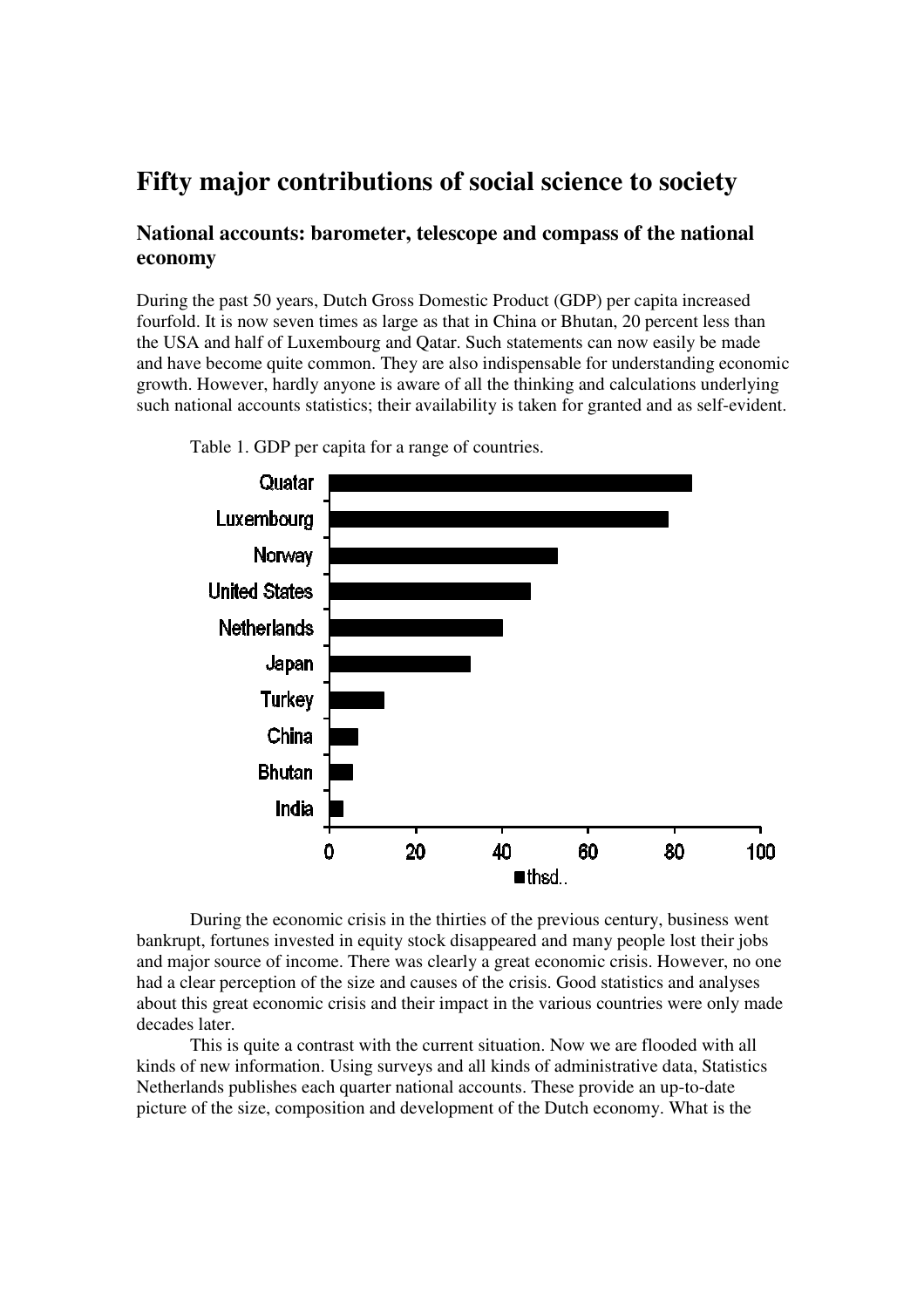economic growth-rate? Which industries flourish and which encounter difficulties? What is the size of the government deficit and debt as a percentage of GDP?

Like a barometer, these statistics are calibrated, i.e. based on one universal set of definition. As a consequence, the economic development in different countries can be compared and the current financial crisis can be monitored continuously, like through a worldwide telescope.

The invention of the national accounts is one of the greatest achievements of economic science. This unique measurement tool makes economic developments visible and quantifies them. Such information is essential for good analyses, forecasts and public and private decision-making.

Table 2. Economic growth (GDP-volume growth) and government budget balance as % GDP in the Netherlands, 1930-2009.



#### *Who invented the national accounts?*

Like the computer and many other major inventions, national accounts were not invented by one person. They are the result of many brilliant contributions during more than three centuries.

The first national income estimates were made in England and France at the end of the seventeenth century. In England, Petty and King investigated whether and how a war with Holland and France could be financed. In France, the world famous expert in fortification Vauban fell in disgrace with the French King, because he proposed a much fairer system of taxes and calculated the extra proceeds. A century later, Catherine the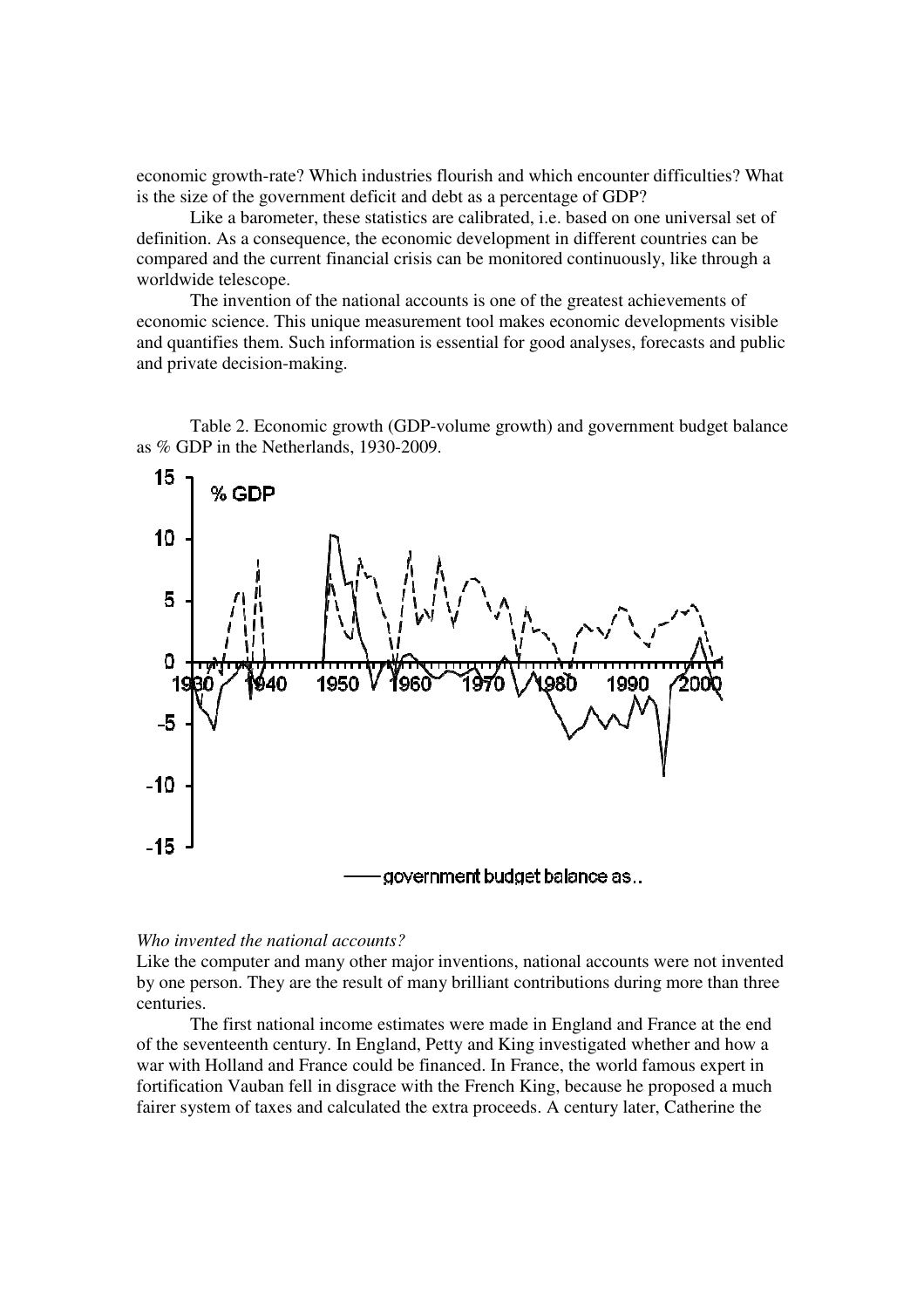Great reacted even much less enthusiastic to such unsolicited advice: the Russian pioneer in national accounting Radischev was banished from Russia.

Since the 1930s, great progress has been made in the concepts, compilation and uses of national accounts. Keynes' book The General Theory introduced macro-economic thinking. His pupils Stone and Meade estimated the corresponding figures for Great-Britain and used them for analysis for public finance, war planning and monetary policy. In the United States, two Russian immigrants played a pioneering role. Kuznets made first estimates of the development of the American economy since 1919. He then used this new unique data set to make analyses of long term economic growth and business cycles. Leontief developed input-output analysis and demonstrated many applications. Using detailed tables on the input and output of the American economy, he calculated for example the consequences of the end of the Second World War for employment. His simple mathematical formulae enabled him to calculate not only the impact on the war industry, but to take also indirect effects into account, e.g. for those providing goods and services to the war industry. In the Netherlands, Jan Tinbergen wanted to apply the methods of natural science to economics. Together with the Norwegian Frisch was he the first to use econometric models for analysing and forecasting a national economy. For calibrating such models, national accounts time series are crucial. As first director of the CPB Netherlands Bureau for Policy Analysis, he therefore played a very active role in the development of the Dutch national accounts.

Marshall aid was also a great stimulus for the national accounts. In order to monitor the reconstruction of Western European economies, up-to-date and comparable statistics about the national economies were essential. Stone was therefore asked to write the first set of international guidelines on the national accounts. He played also a major role in the successive guidelines. Thanks to these guidelines macro-economic notions like economic growth, saving, investment, taxes and government are defined. This is not only crucial for internationally comparable figures. It also avoids Babylonian confusions of tongues and enables international agreements, like contributions to the UN and development aid as a percentage of national income or the reduction of government deficit in the European Monetary Union.

#### *A reliable compass?*

National accounts provide a very useful and pragmatic overview of a major part of the economy. The focus is on what can be observed directly in monetary terms i.e. that part of the economy in which goods, services, labour and property are traded for money. Measuring welfare or sustainability of the economy is therefore not the primary focus. Major economic aspects, like leisure time, unpaid household services, volunteer work, pollution and income inequality are therefore ignored.

Information on such aspects could be liked to the national accounts. For example, satellite accounts could show pollution by producers and consumers and the exhaustion of natural resources directly linked to the national accounts statistics on the national economy. Several efforts have also been made to calculate a green GDP, e.g. by correcting conventional GDP for environmental damage. However, in this respect there is not much consensus, because what is the proper price for the environment? And is adding up GDP and a price tag for the environment very meaningful?